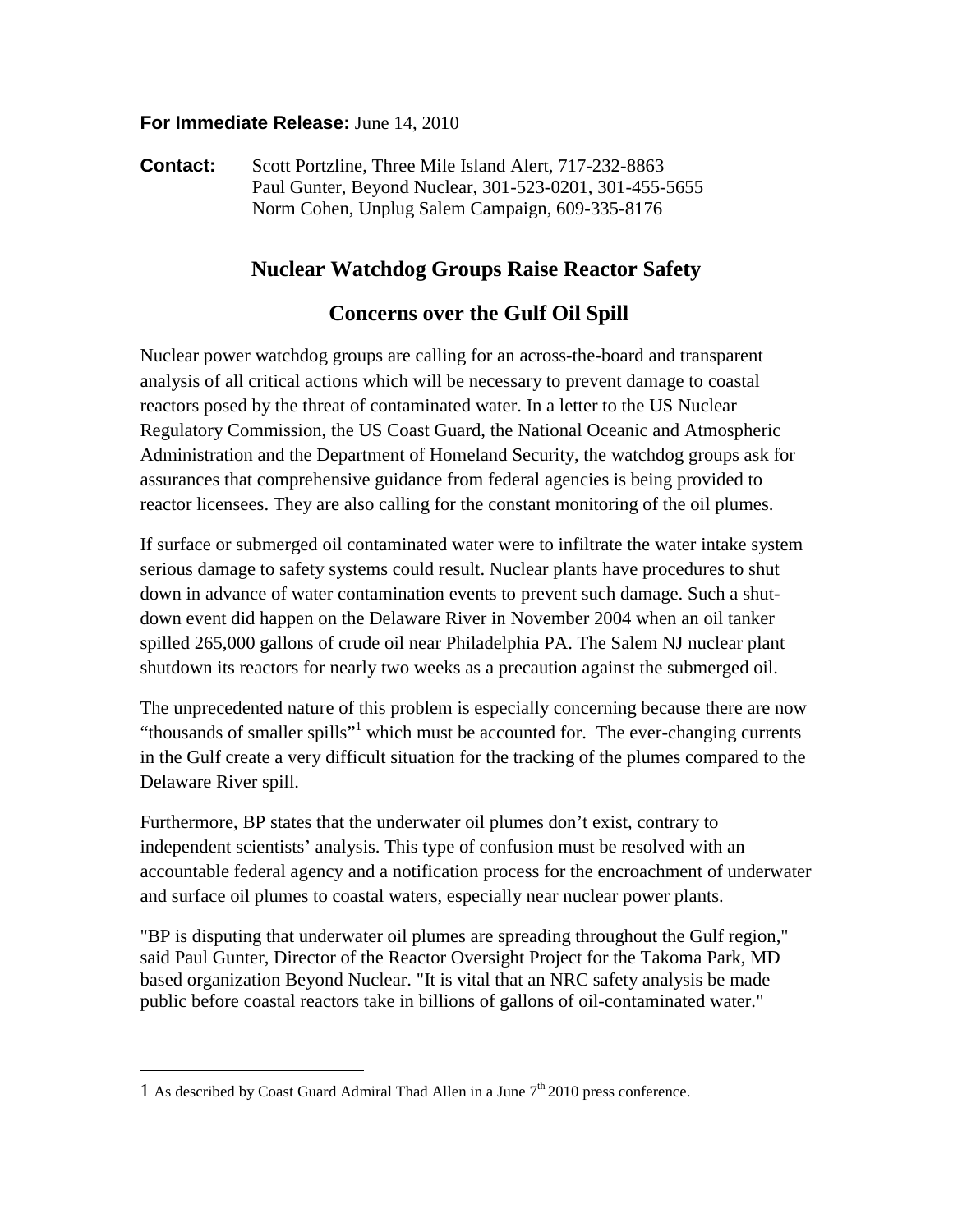Scott Portzline of Three Mile Island Alert, Harrisburg PA said, "I have not seen any communiqués or guidance from the NRC alerting the plants to the unprecedented nature of the threat posed by the multiple sub-surface oil plumes. Therefore, reactor operators might be caught off guard if they are relying on their prior limited experience with oil slicks."

An additional concern is that chemical dispersants and elevated methane gas levels in the Gulf sea water might cause problems with reactor safety systems. Consequently, a full and transparent accounting of all factors must be acted upon.

Norm Cohen, Coordinator for the Unplug Salem Campaign said, "We are urging the NRC to clearly document what actions and contingency plans it will employ in response to this crisis. We want to know how the various response agencies are interacting right now."

The letter containing the concerns and questions for the federal agencies is attached.

Note: link - Overhead photo of [Crystal River nuclear power plant intake canals.](http://www.mapquest.com/mq/2-epNFUsNI) 

In September 2009 the plant was temporarily shutdown to replace aging steam generators. During the repairs, workers discovered a crack in the concrete containment building. The reactor remains shutdown.

- 30 -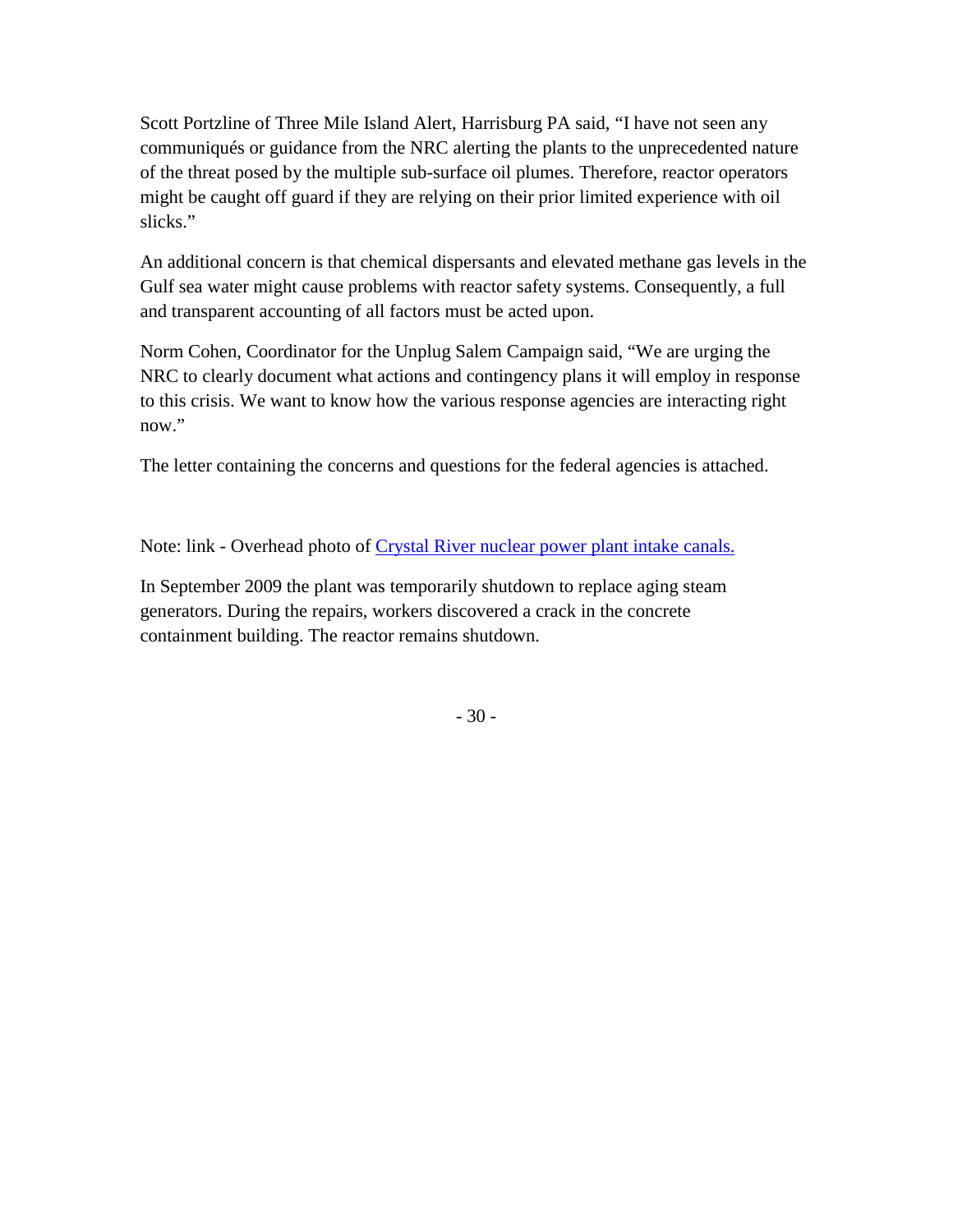June 14, 2010

## **U.S. Nuclear Regulatory Commission**

One White Flint North 11555 Rockville Pike Rockville, MD 20852-2738

Re: Gulf oil spill and reactor safety

Dear Secretary of the NRC,

We are looking for assurances that the proper federal and state agencies are working in a coordinated and comprehensive effort to prevent safety problems at coastal nuclear plants which could be caused by the Gulf oil spill. Thus far, there has been no guidance from the Nuclear Regulatory Commission to its reactor licensees. The NRC has not yet designated an officer or a task force to handle a response plan for this event. Therefore, as concerned citizens we would like to know what is being done. The process should be made publicly transparent to allay concerns.

Additionally, we want to be assured that surface and submerged oil plumes are being monitored before they near a reactor site. If oil contaminated water were to infiltrate the water intake system, serious damage to safety systems could result.

Nuclear plants have procedures to shut down in advance of water contamination events to prevent such damage. Of course this relies upon proper tracking of the plumes.

Such a shut-down event did happen on the Delaware River in November 2004 when an oil tanker spilled 265,000 gallons of crude oil near Philadelphia PA. The Salem NJ nuclear plant shutdown its reactors for nearly two weeks as a precaution against the submerged oil.

In that event, the Coast Guard did not have the phone number for the nuclear plant and instead mistakenly called the Unplug Salem nuclear watchdog chairman at his home in the middle of the night.

We would like to be certain that no one is caught off guard.